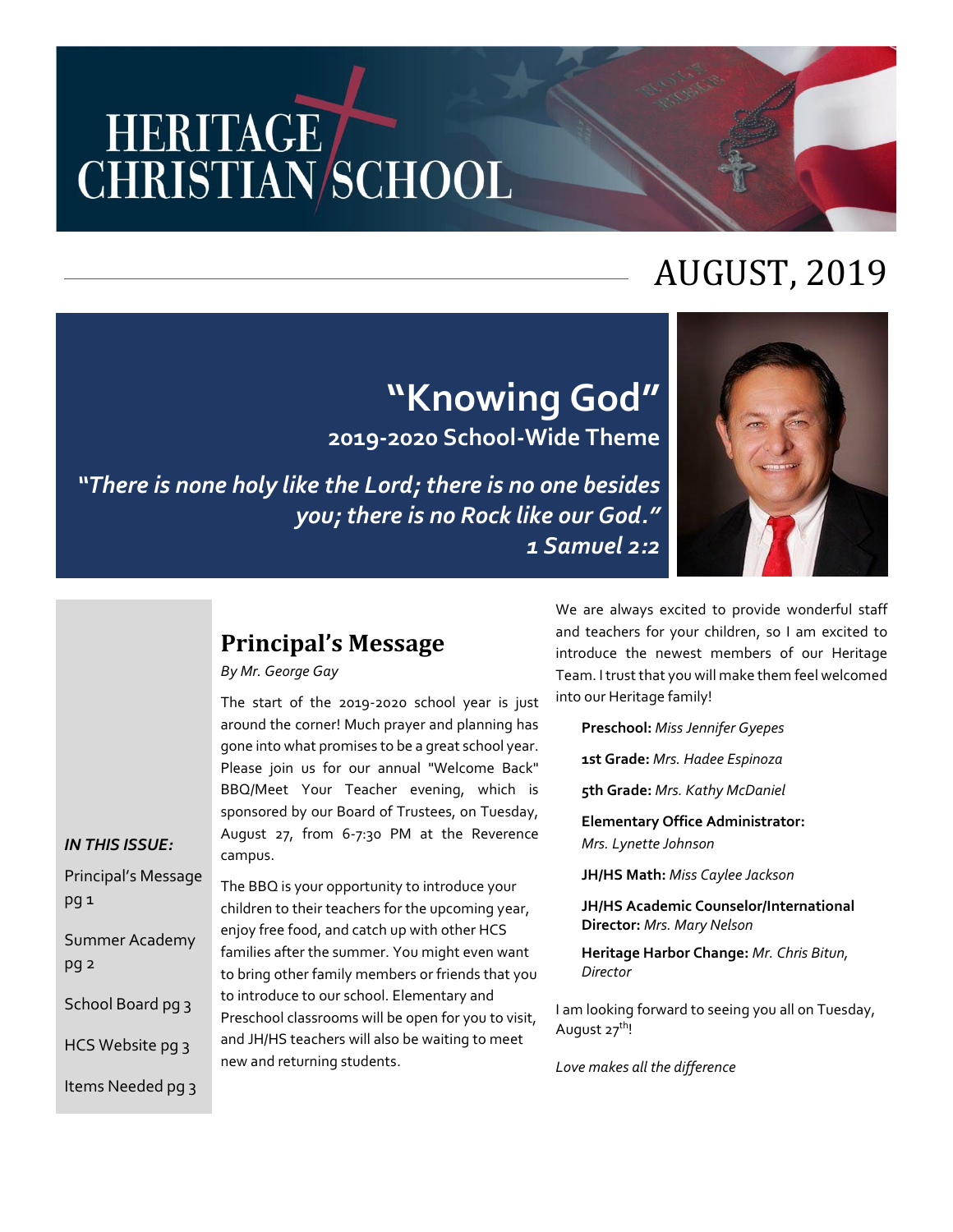

#### **Reaching Across the Ocean**

*By Mrs. Mary Nelson*

We have had an amazing experience at Heritage Christian School over the summer. Our Summer Academy provided Christian outreach to our neighbors across the ocean and was met with city students from Beijing, China, village students from inland China, as well as students from Seoul, South Korea.

Our HCS students reached out with open arms to be friends, and to help share about our Lord Jesus Christ. The Academy program was taught by our amazing HCS teachers and staff and gave our international students a glimpse of an American school at work, from academic classes to learning new games with Mrs. Trojan at PE, interspersed with trips to Knott's Berry Farm, Boomers, Bowling, and Pirates Cove, and of course we can't forget the Game Truck!





Thanks so much to HCS teachers and office staff who put the time into making all the classes so enjoyable for all our summer students: Mrs. Arambula, Mrs. Benedetto, Mr. Bitun, Mrs.

Comstock, Mrs. Contreras, Mrs. Hayes, Mrs. Kloessner, Mrs. Luttinen, Mr. Niswonger, and Mrs. Trojan. And a huge shout-out to the Heritage Harbor staff: Mrs. Miles, Ireney Naguib, Kayla Bitun, Rachel Brack, Loyd Calanoc, Connor Garrick, Daniel Hobiera, and Emily Pena, and, who attended to the details so important to class transitions, teaching, and field trips the kids loved so much.

Thanks also to our HCS

students who took time out of their summer to provide a more closely relatable American school experience for the students from China and Korea.

Special thanks go to Mrs. Hayes, Mrs. Miles, and Mr. Gay who put together such a wonderful program and saw to the welfare of every child, every teacher, and every staff person through the 4 weeks of our Summer Academy. It took a lot to keep up with the demands of what was needed for our overseas groups. They are deserving of every Heritage High Five we can give them!



Thank you all once again, Mary Nelson, M.S., HCS Director, International Program